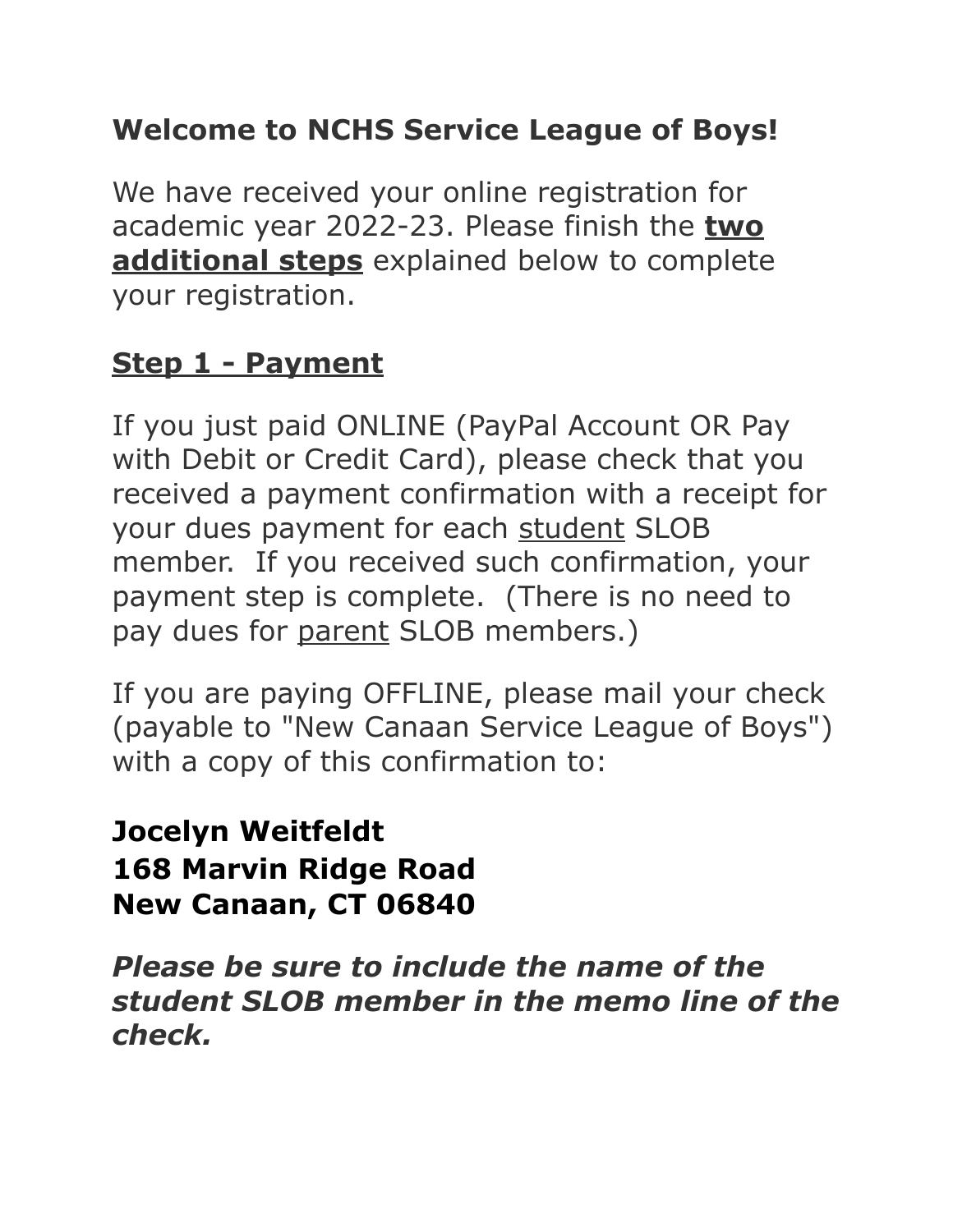## **Step 2 – Register for Track It Forward account**

Every student SLOB member and parent SLOB member is required to have an account with Track It Forward to sign up for volunteer events and to track volunteer hours.

### *If you are an existing student SLOB member or existing parent SLOB member:*

We are thrilled you are joining us again this year as a SLOBs member. As you know, we use Track It Forward to sign up for volunteer events and track volunteer hours. Because you have volunteered in the past, your Track It Forward account is still active and you can start signing up for activities right away. Please do a test login to make sure you can access your account. Once complete, you are ready for the 2022-23 SLOBs year!

Note: A parent SLOB member only needs one Track It Forward account. There is no need to create another account if an additional student has newly become a SLOB.

#### *If you are new student SLOB member or a new parent SLOB member:*